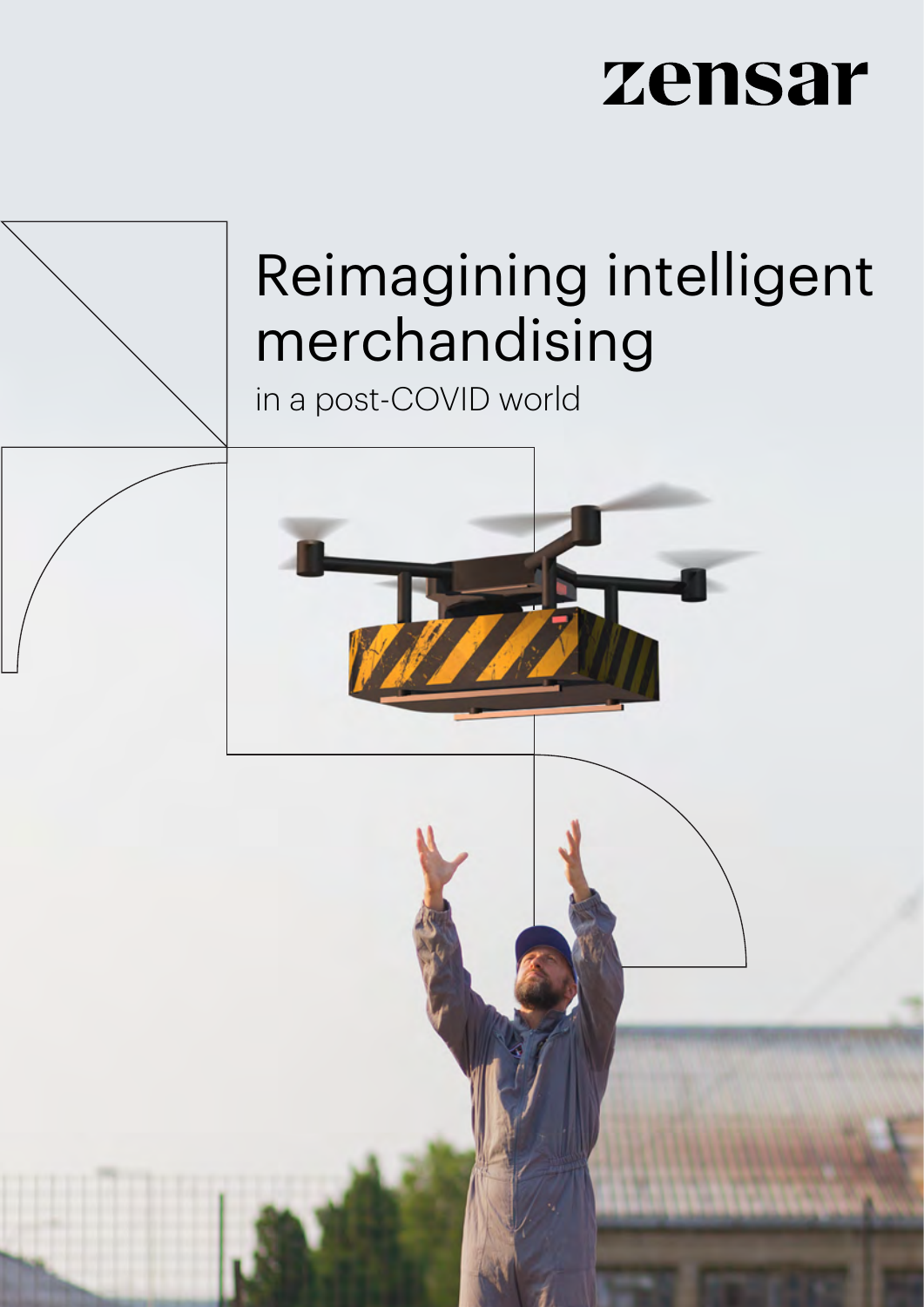## zensai

# Executive Summary

Merchandising has always been at the core of retailing because the heart of the retail business involves product selection, availability, pricing, procurement, and placement. Modern-day merchandising processes can no longer operate in organizational or technology silos, requiring complex orchestration across all core processes such as financial and assortment planning, space management, allocation, pricing, replenishment, and supply chain/logistics. As retailers today remain product and channel-centric, the silos within the organization prevent the type of collaboration required to provide customers a unified experience.

The complexity of legacy system applications has driven inefficiencies in today's merchandising organizations, where the burden of low value-added work is relatively high. Merchants spent approximately two-thirds of their time gathering data, managing exceptions, putting out fires, and participating in meetings to syndicate with colleagues. Only one-third of their time is spent on critical strategy and analytics or insights.

Foundational and core technologies need enhancement to support the AI-led insights-driven approach necessary for next-generation merchandising work. As the COVID-19 pandemic hit retailers hard, the challenges faced by merchandisers have amplified by 2X or 3X. The current crisis has brought about some drastic shifts in merchandising practices, processes, and user patterns.

Though cost-cutting is necessary, retailers should look for transformation and growth opportunities. This white paper addresses how niche and emerging technologies can help retailers manage their merchandising function to emerge better positioned for the future.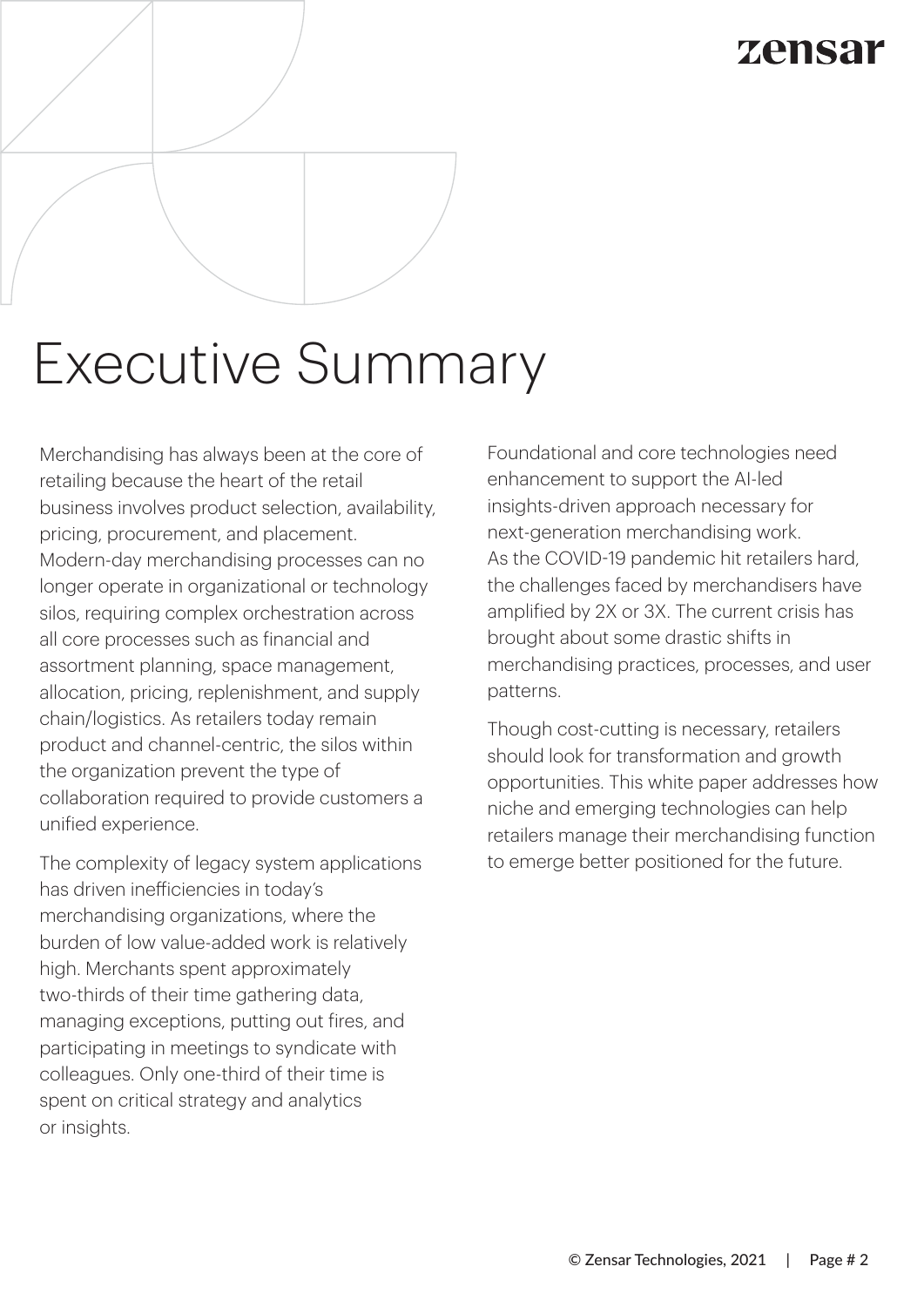## Impact of COVID across the merchandising cycle

The COVID-19 pandemic has resulted in a fundamental shift in consumer buying behavior. As a result, there is an enormous pressure on the merchandising function to redesign existing merchandising plans, build the right assortments, and assign the right vendors to deliver goods on time to adapt to the new customer buying behavior.

Let us look at how COVID has impacted the various stages of the merchandising cycle and the new challenges faced by the merchandising function in each of these stages.

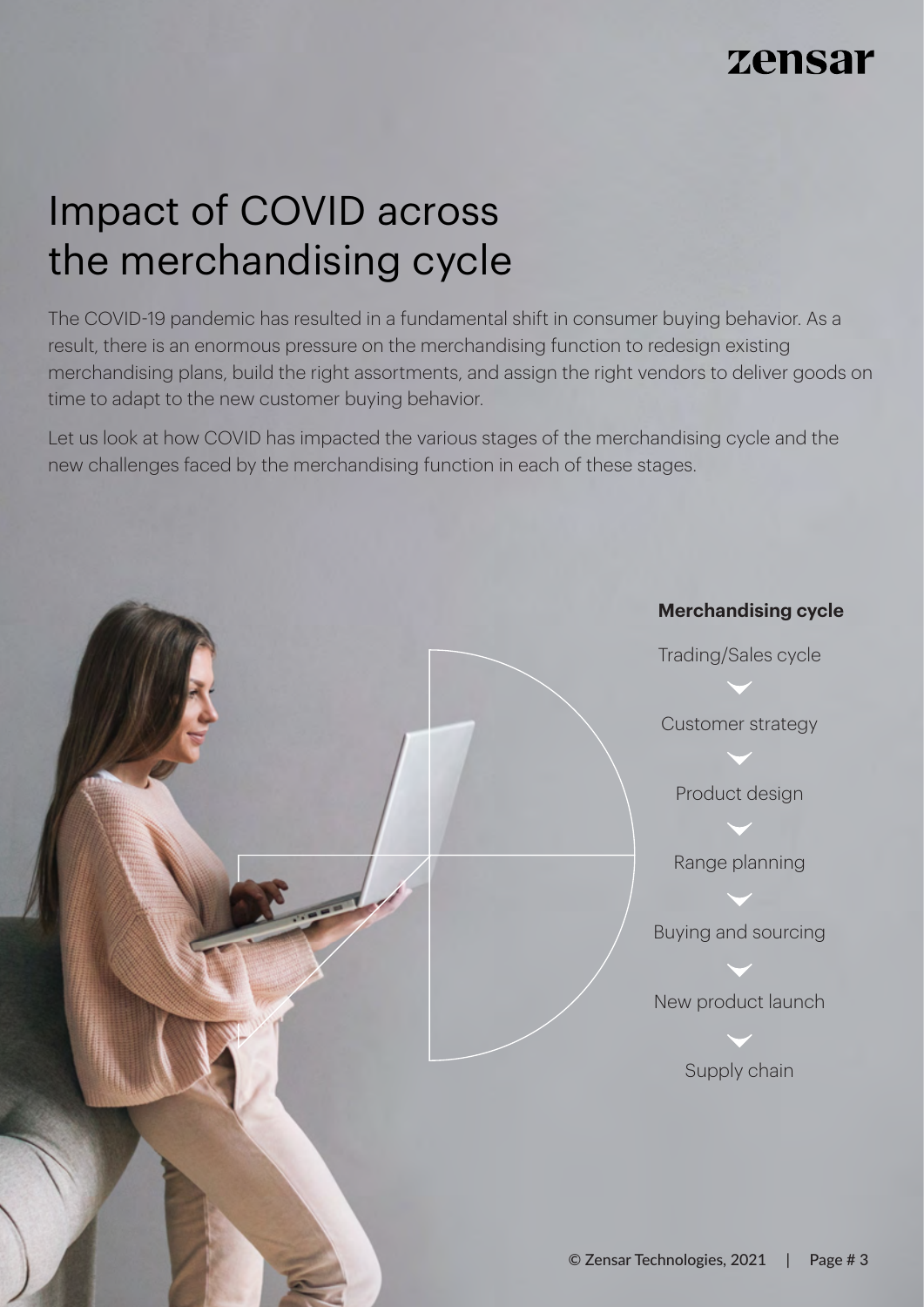

## Customer strategy

#### Shift in customer preferences

Customer focus is now on affordability as they cut down on non-essential spending. The scarcity of products made customers switch to new brands/stores. The switch in preferences is likely to stay permanent. There is also more emphasis on sustainability and the ecological impact of purchases - sustainability credentials will regain consumers' trust after the discounting season



### Product design

### Altered design, development, and sample verification

Product workshops have moved to virtual meetings. Design, review, and sample verification are challenging in the absence of physical sampling processes as merchandisers and designers no longer collaborate with vendors in the same room. Today, the entire sampling process takes place over video conferences and Zoom calls.



### Range planning

#### Lack of agility to respond to changing assortments

As physical store channels shut down during lockdown and demand signals skewed toward digital channels, planners need to continuously rebalance the assortment to be curated and localized for specific store/channel/touchpoint.



## Buying and sourcing

### Lockdowns disrupted the entire global value chain

With the supply chain disruption and many vendors shutting down their business entirely, getting access to tier-I and tier-II suppliers for sourcing goods has become a significant challenge for merchandisers and procurement teams. In these difficult times, the key challenges faced by merchandisers to source goods are minimizing inventory build-up and securing future supply from alternative sources. Rapid onboarding of new vendors from alternate sources in a continuously shrinking product lifecycle adds to the complexity.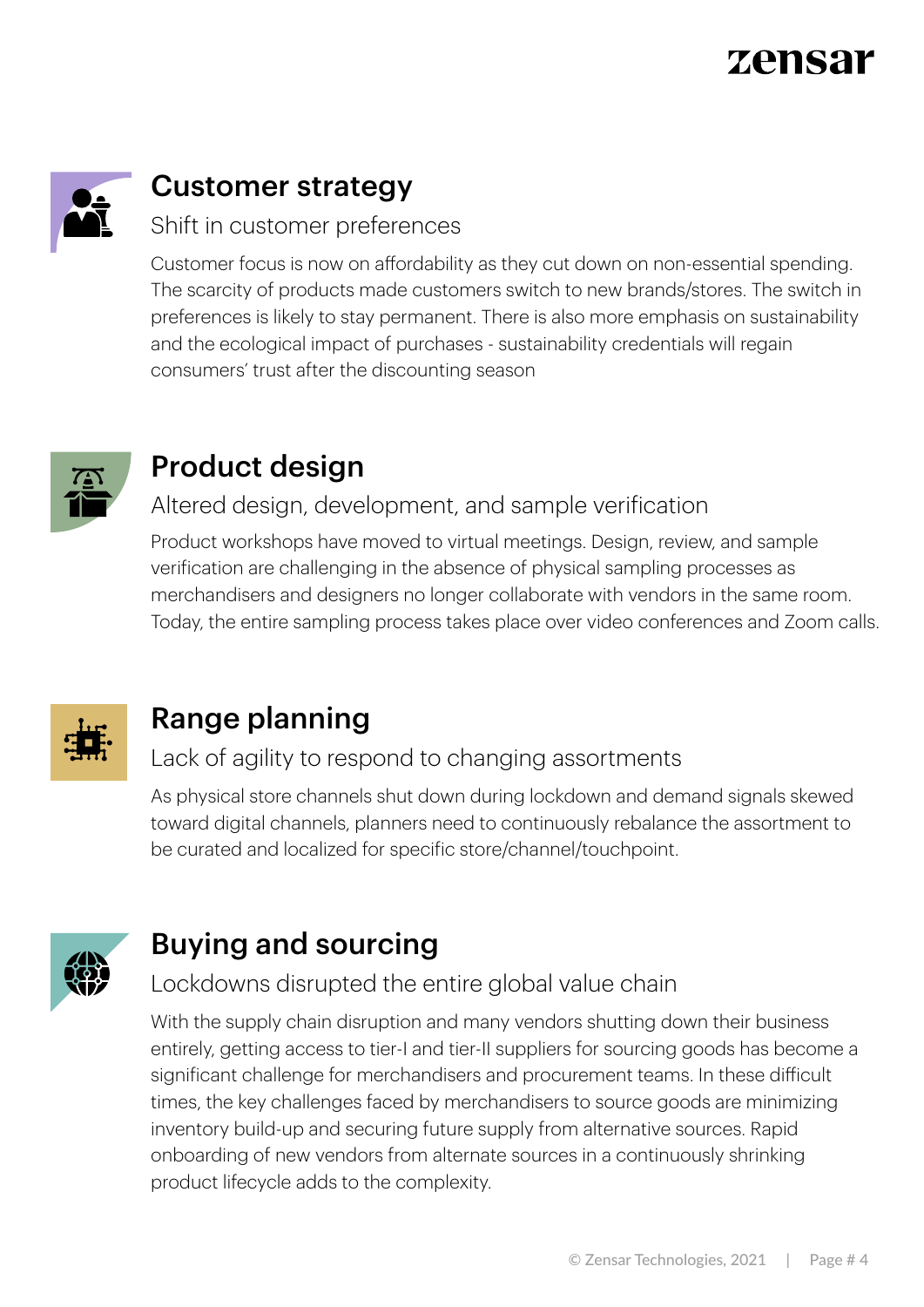

## New product launch

#### Continuous data enrichment

Remote work has added to the challenges in enriching product attributes, digital assets, and content. New asset creation and continuous updates on existing digital assets have become challenging without consistent infrastructure.



## Supply chain

#### Inventory misalignment

Global disruption and store shutdowns have led to high residual inventories from the spring/summer collection and heavy discounting. The value of excess inventory from the spring/summer 2020 collection is estimated at €140 billion to €160 billion worldwide. Clearing this excess stock is challenging but essential to ensure liquidity and make room for new items, especially when the promotions have been virtually irrelevant to consumer baskets over the past few months.



## Sales cycle

#### Skewed sales volumes

While stores have started to open up and establish physical distancing norms, there is enough uncertainty about the future mix of digital vs. physical channels due to skewed sales. Virtual merchandising is also no longer the same in the physical store environment. Customers are wary of using trial rooms and trying out products, especially in the cosmetic, apparel, and fashion segments.



### Limited cost

#### optimization avenues

Alternate sourcing strategies and sourcing supply have led to higher sourcing and shipping costs. There is also a considerable inventory buildup in distribution centers (DCs) and stores, requiring heavy discounting, affecting the liquidity positions, and eroding profit margins.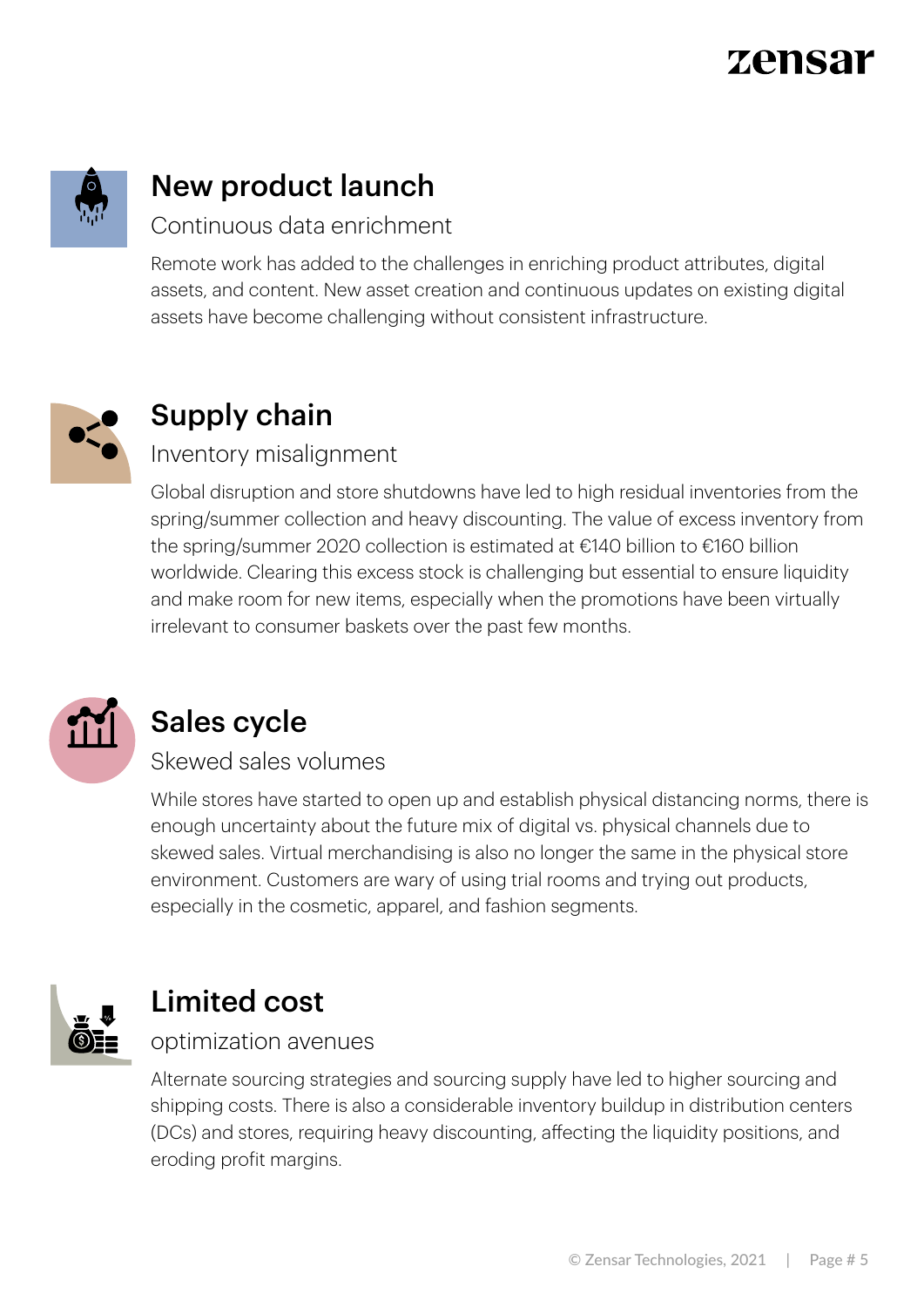## Role of AI and intelligence in tackling challenges and the future of merchandising

Many trends in the post-COVID world will become the "new normal" where digital, artificial intelligence (AI), and analytics play an essential role. AI must function as the nervous system, serving as a foundation for retail adaptation strategies, providing intelligence, automation, and augmentation of the human workforce. These tools will help merchants unlock new growth areas by leveraging more intelligent tools and data-driven decisions to make forward-looking predictions.

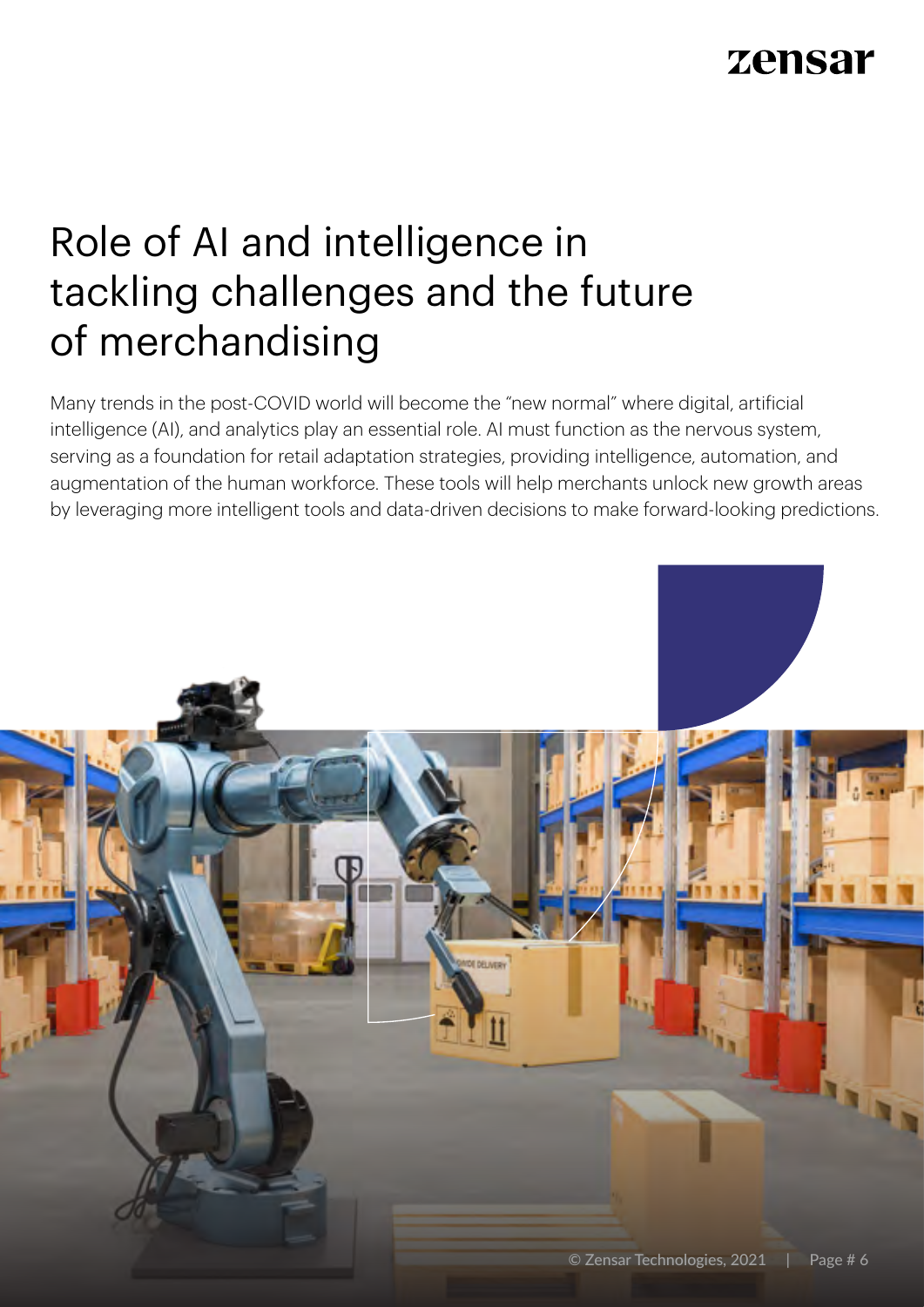## Product design and development phase

### Digital prototyping

Where retailers have digitized product lifecycle management, 3D rendering is used for product design, prototyping, and virtual sampling. Virtual samples replace physical samples, and 3D printing is used to create product samples in niche segments like footwear, jewelry, accessories like bags, etc. By creating digital 3D renderings of garments and materials, few prominent retailers sell products to merchants with images rather than physical samples. Leveraging this digital technology, retailers can hold virtual meetings and engage everyone simultaneously to complete the line review process in one meeting to save weeks of the go-to-market cycle.

### Life cycle modeling

AI can deliver insights to engage with customers before producing items to determine whether they perform well, optimal price entry points, optimal selling period, anticipated length and expected selling margin.

### Customer insights

AI can track macro trends in the market that will influence customer wants and needs. It is possible to track competitors' data on their e-commerce sites, human intelligence gathering, and track news articles and social media.

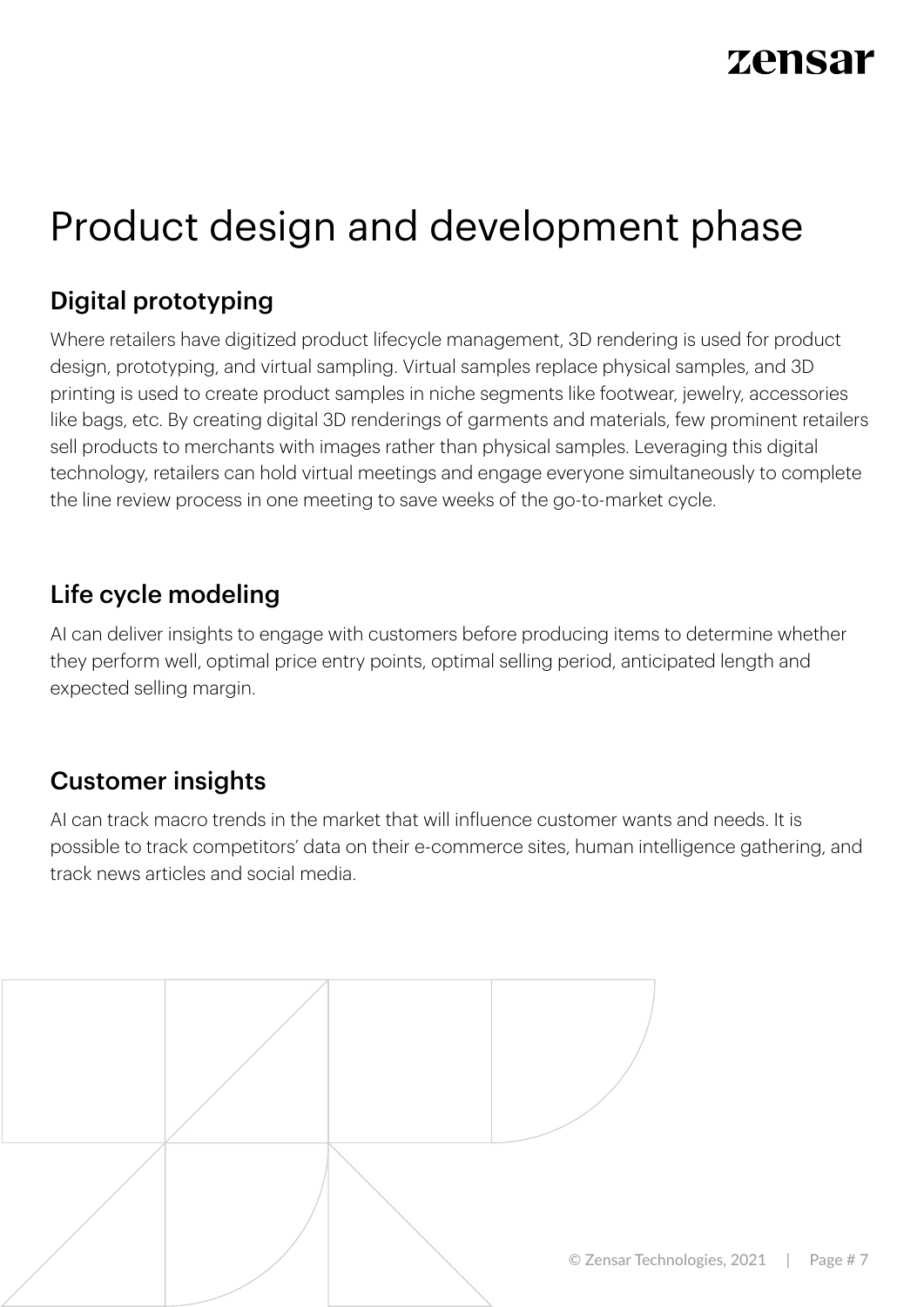## New product launch and continuous data enrichment

### Digital product attributing

Using AI and deep learning for digital image recognition to identify unique product attributes from images.

### Connected PIM

Cohesive and connected product information management (PIM) systems and digital asset management tools complement product data and digital assets associated with it. Robust workflow engines integrated with PIM/master data tools will initiate workflow processes.

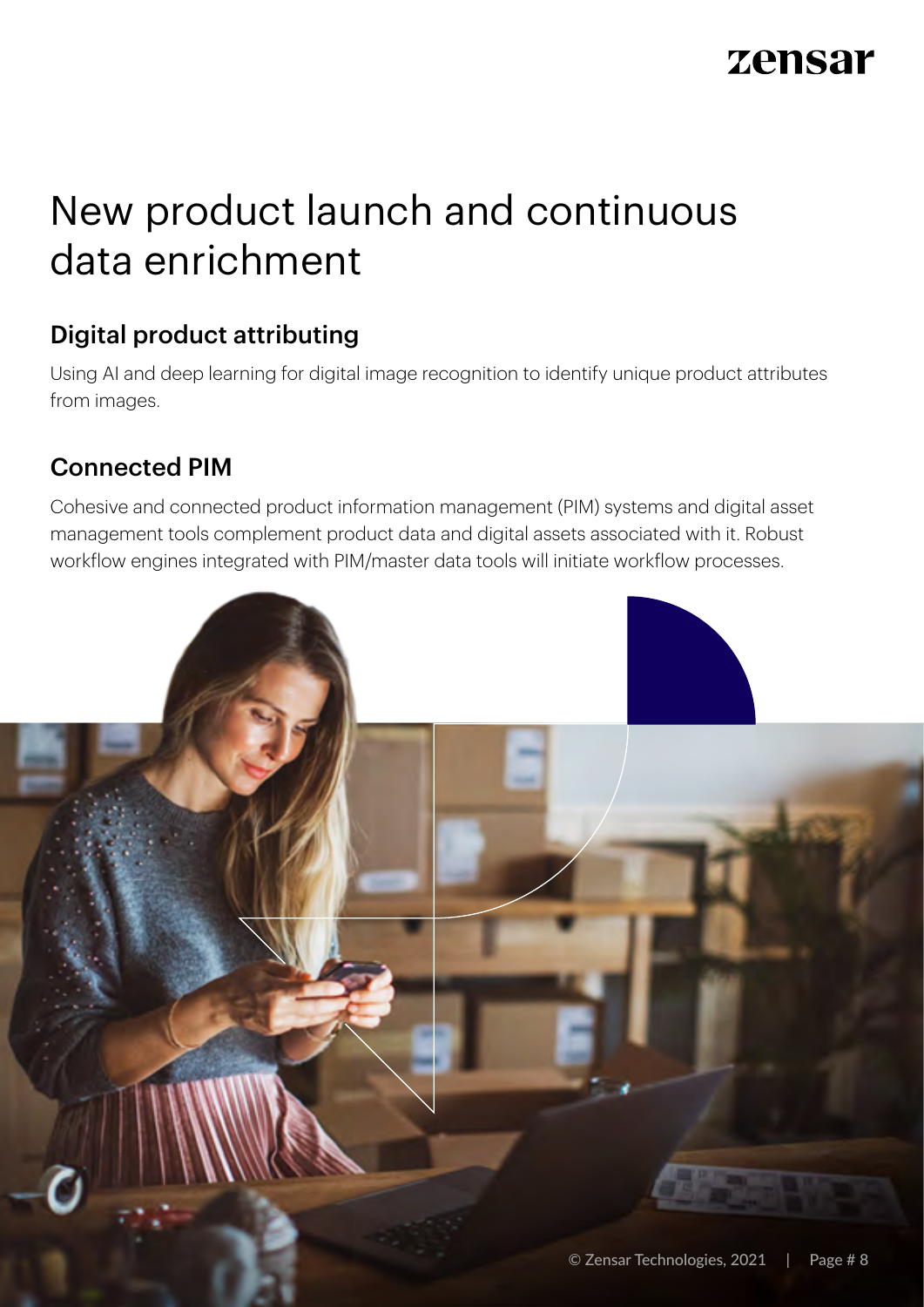## Assortment planning

### Intelligent virtual store design (IVSD)

Uses scientific space-planning techniques, including system-generated recommendations, to enhance the effectiveness of store-specific spatial assignment of fixtures, services, categories, and merchandise in a physical store. These applications leverage advanced analytics, data visualization, algorithms, image recognition, augmented reality (AR), virtual reality (VR), and mobile delivery to improve the performance of each category and support visual merchandising success. 3D visualization creates an immersive planning experience that supports attractive visual merchandising.

### Assortment recommendation engine

Suggests changes by evaluating incremental changes in sales by stock-keeping unit (SKU) and color choice. AI is applied to identify the substitutability effect of every product offered for sale. For example, how much of an item's demand will be lost if the item is removed from the assortment versus transferred to a similar product.

## Merchandising

### Contextual real-time pricing

The retailer's ability to leverage AI to manage and adjust prices for customers in real-time across all channels, based on a wide variety of considerations, including competitive pricing, promotional cadence, customer loyalty, and item availability.

### Demand forecasting

AI and machine learning-led demand forecasting, inventory replenishment, and markdowns to improve forecast quality by measuring forecast deviation using actual demand at stock keeping unit (SKU)/location-level granularity.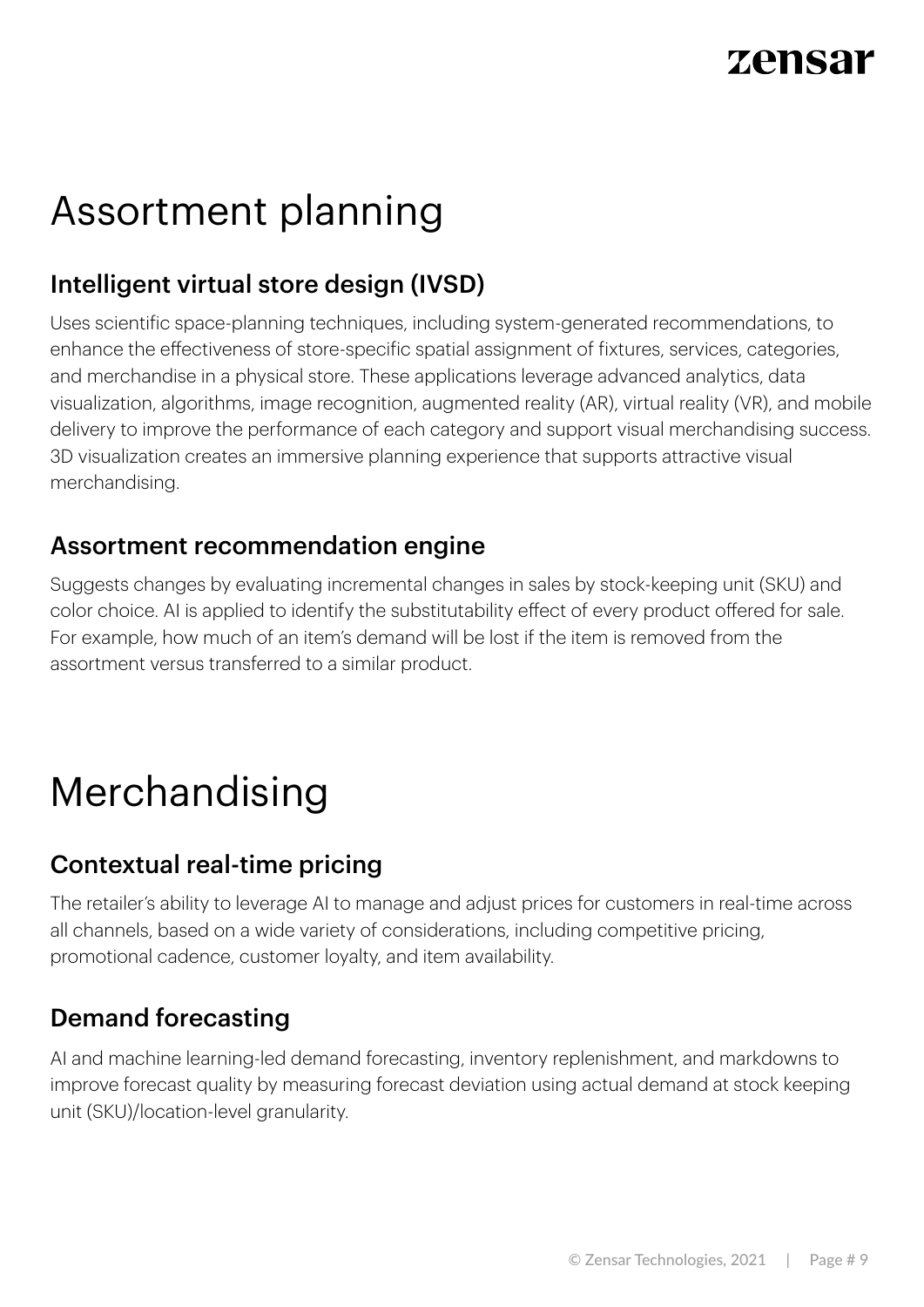### Merchandising algorithms

Leveraging complex data, advanced analytics, and algorithms to make large and small merchandising decisions with greater accuracy and precision, such as driving more footfall to stores by positioning destination merchandise or pushing non-selling store items to online channels to make room for new inventory.

## Visual merchandising in stores

### Smart kiosks

Self-help kiosks that allow touch-free gesture-based catalog search, browsing, and self-checkout. Face recognition for login and using gestures to enter payment authentication.

### AR mirrors

Fitting room challenges can be resolved by using smart mirrors to bring an entire product catalog into the fitting room for fashion and department stores to enhance the in-store customer experience. An AI-powered interactive mirror can recommend matching items based on body type, fabric preferences, and products customers have tried in the fitting room.

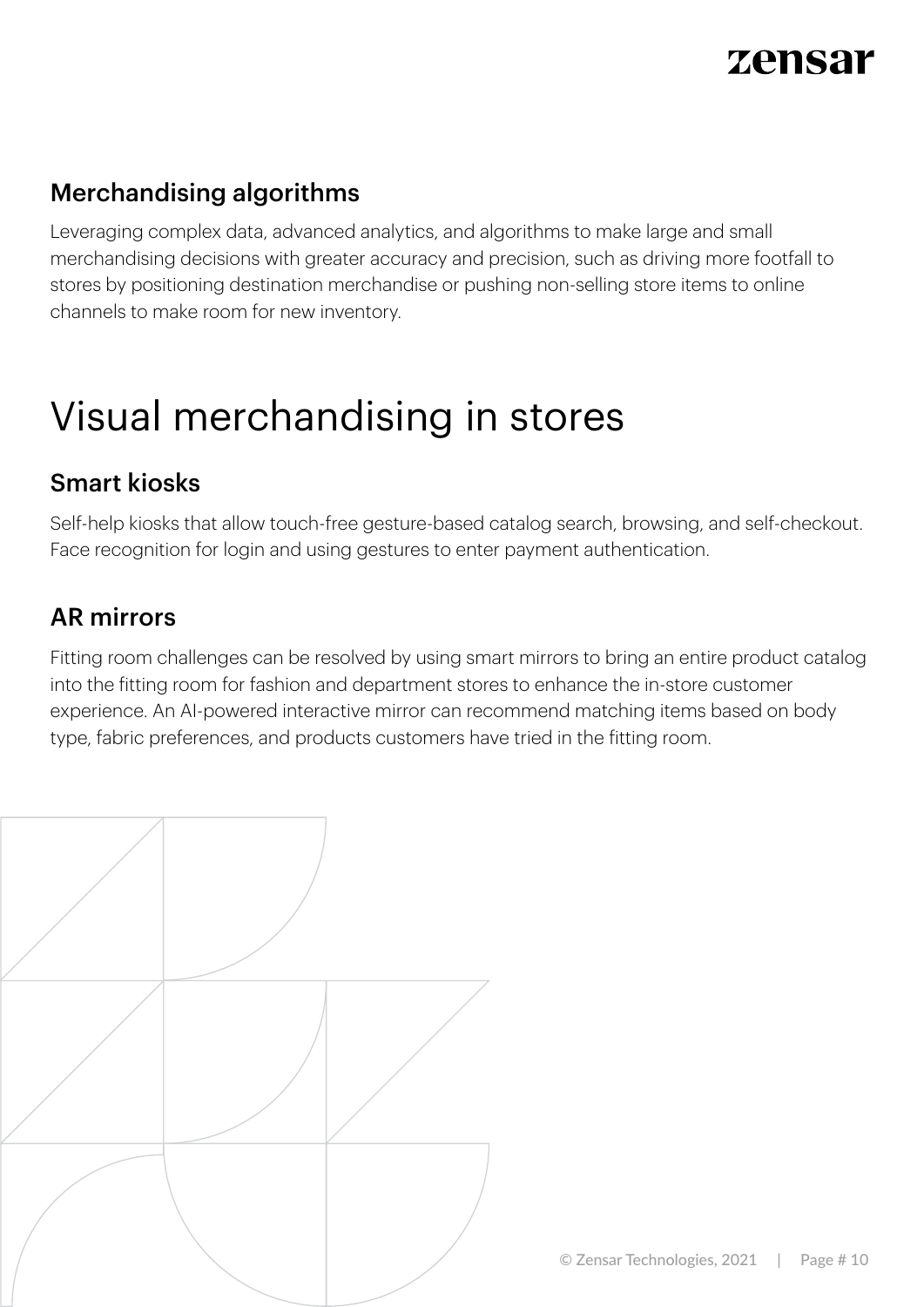

# Conclusion

Modern-day merchandising requires complex orchestration across all core retail business functions such as financial and assortment planning, space management, allocation, pricing, replenishment, and supply chain/logistics. As retailers today remain product and channel-centric, the silos within the organization prevent the type of collaboration required to provide customers a unified experience.

The pandemic has further exposed the vulnerabilities within the foundational and core technologies and accelerated the need to enhance the overall retail ecosystems and drive digital transformation. Retailers need to evaluate innovative technologies, processes and business models to respond to these challenges.

The need of the hour is to adopt a customer centric approach that can influence collaboration with suppliers, supported by a high-quality customer data foundation and deployment of technology to leverage data insights and intelligent automation. This can help merchandising processes to create segment specific assortments, pricing and promotions to drive an effective compelling customer experience

Technology evaluation for Merchandising must provide agility and efficiency in key priority areas such as:

- Enabling an agile and effective assortment planning and execution
- Proactively anticipating and responding to demand signals
- Cost optimization in procurement and inventory management processes
- Enhancing the merchant experience, and allow effective cross functional collaboration